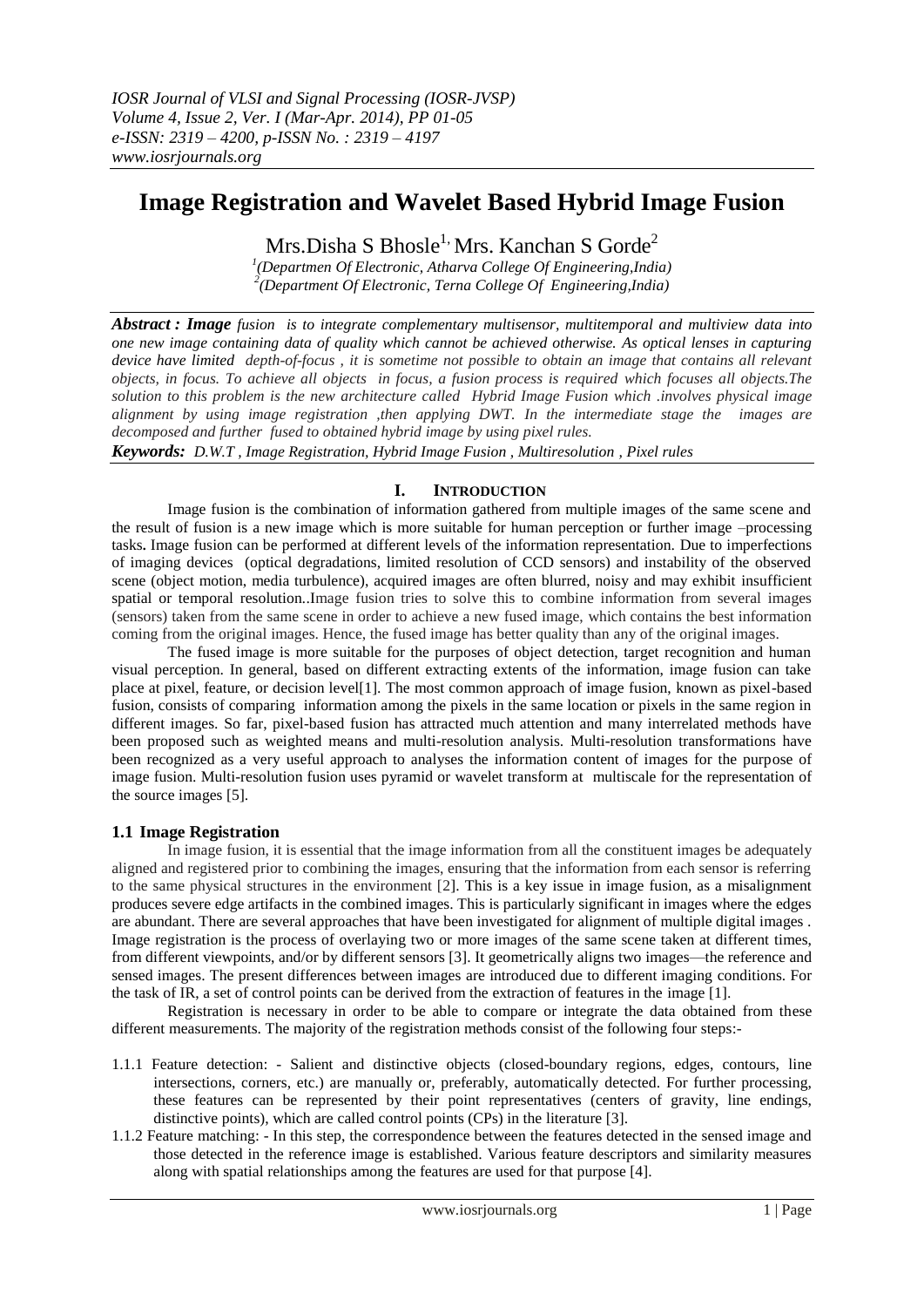- 1.1.3 Transform model estimation: The type and parameters of the so-called mapping functions, aligning the sensed image with the reference image, are estimated [4]. The parameters of the mapping functions are computed by means of the established feature correspondence.
- 1.1.4 Image resampling and transformation: The sensed image is transformed by means of the mapping functions. Image values in non-integer coordinates are computed by the appropriate interpolation technique [3] [4].



Fig 1.Concept of Image Registration

# **1.2 Discrete Wavelet Theory**

.

Wavelets are finite duration oscillatory functions with zero average value. The irregularity and good localization properties make them better basis for analysis of signals with discontinuities. Wavelets can be described by using two functions viz. the scaling function f (t), also known as 'father wavelet' and the wavelet function or 'mother wavelet'. 'Mother' wavelet ψ (t) undergoes translation and scaling operations to give self similar wavelet families as in  $(1)$  [5].

$$
\psi_{a b}(t) = \frac{1}{\sqrt{a}} \psi\left(\frac{t - b}{a}\right), (a, b \varepsilon R), a > 0 \tag{1}
$$

 Where a is the scale parameter B the translation parameter



## Fig 2. Two dimensional sub band coding algorithms

The 2-D wavelet analysis operation shown in Fig 2 consists of filtering and down-sampling horizontally using the 1-D low pass filter L (with impulse responses l(i)) and high pass filter H (with impulse responses h(j)) to each row in the image I (x; y), producing the coefficient matrices  $IL(x; y)$  and IH (x; y).Vertically filtering and down-sampling follows, using the low pass and high pass filters L and H to each column in IL(x; y) and IH (x; y) and produces four sub images ILL(x; y), ILH (x; y), IHL(x; y) and IHH (x; y) for one level of decomposition.ILL $(x, y)$  is a smooth sub image corresponding to the low-frequency band of the MSD and can be considered as a smoothed and sub sampled version of the original image I  $(x, y)$ , i.e. it represents the coarse approximation of I (x; y). ILH (x; y), IHL(x; y) and IHH (x; y) are detail sub images, which represent the horizontal, vertical and diagonal directions of the image  $I(x; y)[1]$ .

# **1.3 Implemented Fusion Rules**

Let  $I_1$  (x, y) and  $I_2$  (x, y) are images to be fused, the decomposed low frequency sub images of  $I_1$  (x, y) and  $I_2$  (x, y) are  $LI_1p(x, y)$  and  $LI_2p(x, y)$ . Decomposed high frequency sub-images of  $I_1(x, y)$  and  $I_2(x, y)$  are  $HI<sub>1</sub>p,k(x, y)$  and  $HI<sub>2</sub>p,k(x, y)$ . (p and k is the parameter of resolution, where p=1,2,3…. P for every p and k=1,2,3 … *k* for every *k*[6]*.*:The below mentioned fusion rules were implemented with discrete wavelet transform for image fusion :-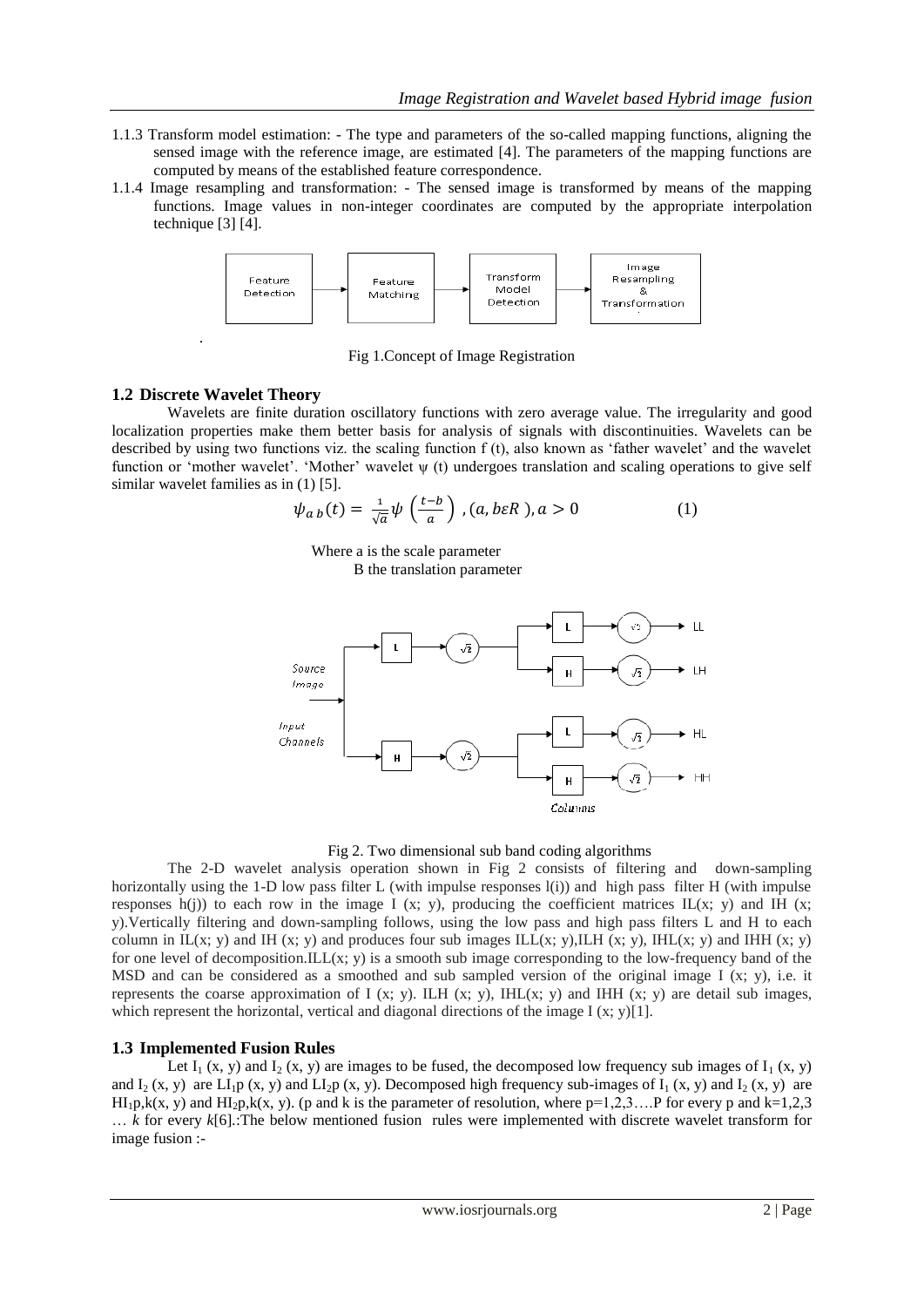## **1.3.1 Maximum selection**

The greater the pixel values the more in focus the image. Thus this algorithm chooses the in-focus regions from each input image by choosing the greatest value for each pixel, resulting in highly focused output[8].

$$
F(p,k) = max (I_1 p,k I_2 p,k) & F P = max (LI_1 p, LI_2 p)
$$
 (2)

#### **1.3.2 Averaging scheme**

This is the simple way of obtaining an output image with all regions in focus .The values of the pixel P ( i, j ) of each image is taken and added .This sum is then divided by 2 to obtain the average. The average value is assigned to the corresponding pixel of the output image which is given in equation (3). This is repeated for all pixel values.

$$
F(p,k) = (I_1 p,k + I_{2p}, k) / 2 \& F P = (LI_1 p + LI_2 p) / 2
$$
 (3)

## **1.3.3 Averaging and absolute scheme**

It uses averaging to fuse low frequency sub-bands and selects the absolute maximum value for high frequency bands.

 $F(p,k) = max(abs (I_1 p,k), abs(I_2 p,k))$  &  $FP = (LI_1 p + LI_2 p)/2$  (4)

# **1.3.4 Pixel diagonal averaging/absolute**

It consider the average of approximation and diagonal details of source image to form the LL and HH sub band and uses absolute maximum rule to form LH and HL sub bands of fused image.

#### **II. The Proposed Methodology**

This paper proposes an hybrid image fusion using the above mentioned rules, it consider all the relevant information from the two images and finally produces one single image which incorporates the best information from both images. Following is the algorithm for hybrid image fusion:-

- 1) Consider two set of unregistered images i.e image  $I_1$  and  $I_2$ .
- 2) Align the two images by using image registration,i.e by using geometric transform
- 3) Once the images are align to their physical appearance then perform Diceretre Wavelet transform,so image which are futher sub divided to obtain LL,HH,HL,LH Subbands.
- 4) The LL subband has lot of information of edges and color.so this subband is further used for multilevel decomposition by the haar transform or coiflet transform.
- 5) In this step the fusion rules are applied to the subbands and finally the IDWT is done .
- 6) The IDWT of fused image 1 and IDWT of fused image 2 is fused to obtain final fusion of images. The image finally obtained is a image which has infocus details of both the images.
- 7) Evaluate the result images by using the M.S.E,P.S.N.R and S.S.I.M .



Fig No.3. The flow diagram of Hybrid Image Fusion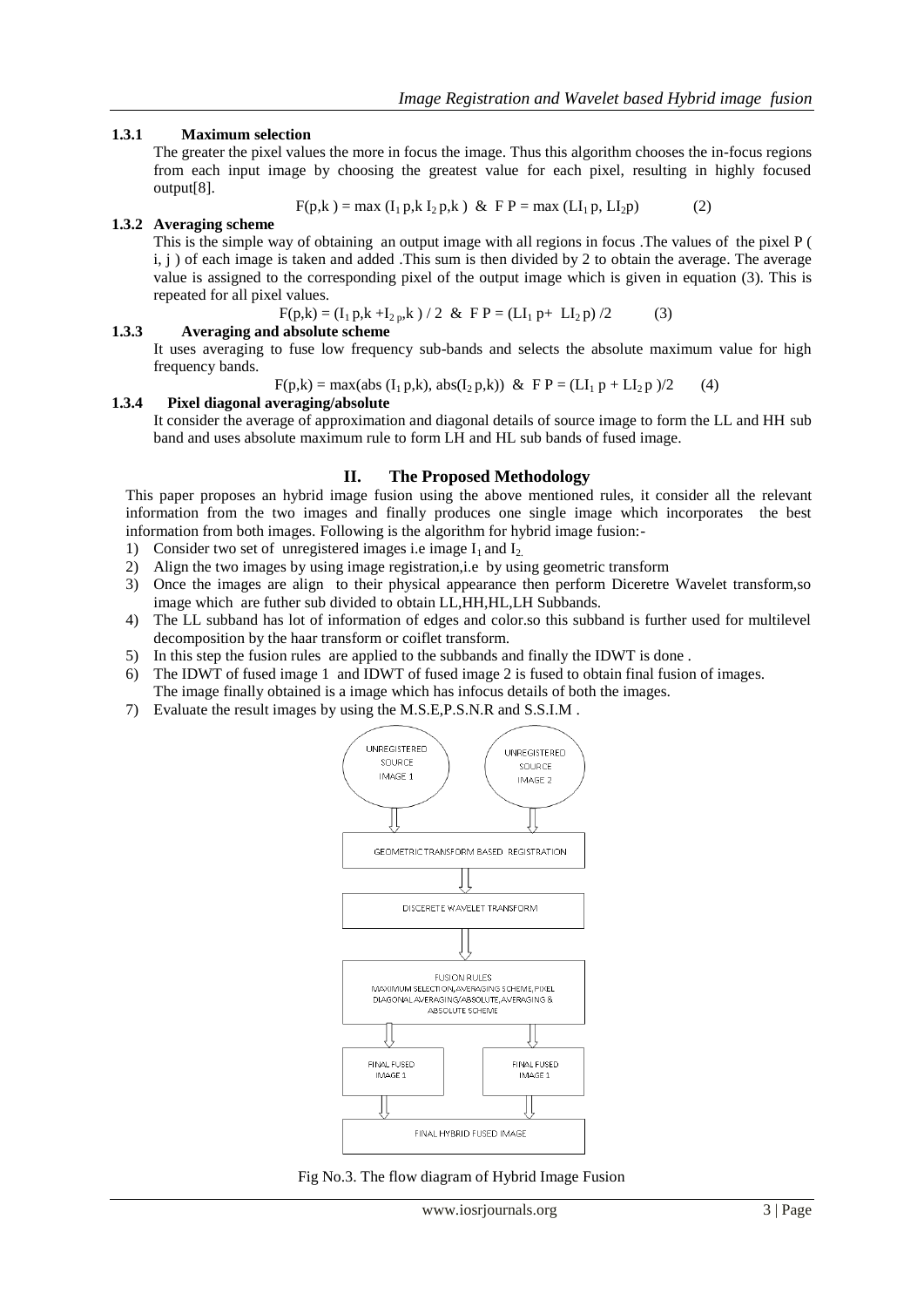#### **III. Result**

The results obtained are evaluated by using the Mean Square Error(M.S.E),Peak Signal To Noise Ratio (P.S.N.R) and Structural Similarity Index(SSIM).The results obtained by using the hybrid fusion rules show removal of noise and artifacts from the final fused image, it preserves the boundary information and structural details. The final hybrid images are been evaluated by following Equations (5),(6)and(7).

## **3.1 Mean Square Error (M.S.E):-**

The following Mathematical equation (5) is used to evaluate Mean Square Error[5].

$$
M.S.E = \frac{\sum_{I=1}^{M} \sum_{j=1}^{N} (s(i,j) - F(i,J))^2}{M \times N}
$$
  
Where S is the source image  
F is the Fused image

#### **3.2 Peak Signal To Noise Ration (PSNR):-**

PSNR is the ratio between the maximum possible power of a signal and the power of corrupting noise that affects the fidelity of its representation [5].The PSNR measure is given by:-

$$
PSNR = 10log_{10}\left(\frac{255^2}{MSE}\right) \tag{6}
$$

#### **3.3 Structural Similarity Index(SSIM) :-**

The Structural Similarity (SSIM) index is a method for measuring the similarity between two images;it is a measure of image quality based on an initial uncompressed or distortion – free image as reference.The SSIM is calculated on various windows of an image[7].The measure betwwn two windows x and y of common size  $N \times N$  is:-

$$
SSIM(x, y) = \frac{(2\mu_x \mu_y + c_1)(2 \sigma_{xy} + c_2)}{(\mu_x^2 + \mu_y^2 + c_1)(\sigma_x^2 + \sigma_y^2 + c_2)}
$$

The performance of various images is shown below in Table No.1 which compares the different types of filter and values of MSE,PSNR,SSIM.

| Source<br>image     | M.S.E |                 |       |       | P.S.N.R |                 |       |       | S.S.I.M |                 |       |       |
|---------------------|-------|-----------------|-------|-------|---------|-----------------|-------|-------|---------|-----------------|-------|-------|
|                     | Haar  | DB <sub>4</sub> | Coif1 | Sym2  | Haar    | DB <sub>4</sub> | Coif1 | Sym2  | Haar    | DB <sub>4</sub> | Coif1 | Sym2  |
| Two<br><b>Books</b> | 14.05 | 13.16           | 13.60 | 13.09 | 8.53    | 8.22            | 8.68  | 8.84  | 0.953   | 0.941           | 0.945 | 0.95  |
| Two<br>Clocks       | 9.52  | 9.12            | 9.18  | 9.22  | 10.63   | 10.82           | 10.79 | 10.77 | 0.91    | 0.913           | 0.912 | 0.915 |

Table No.1 shows various values of MSE, PSNR,SSIM



Fig No.4 shows Comparison of different image by MSE,PSNR for different types of transform.